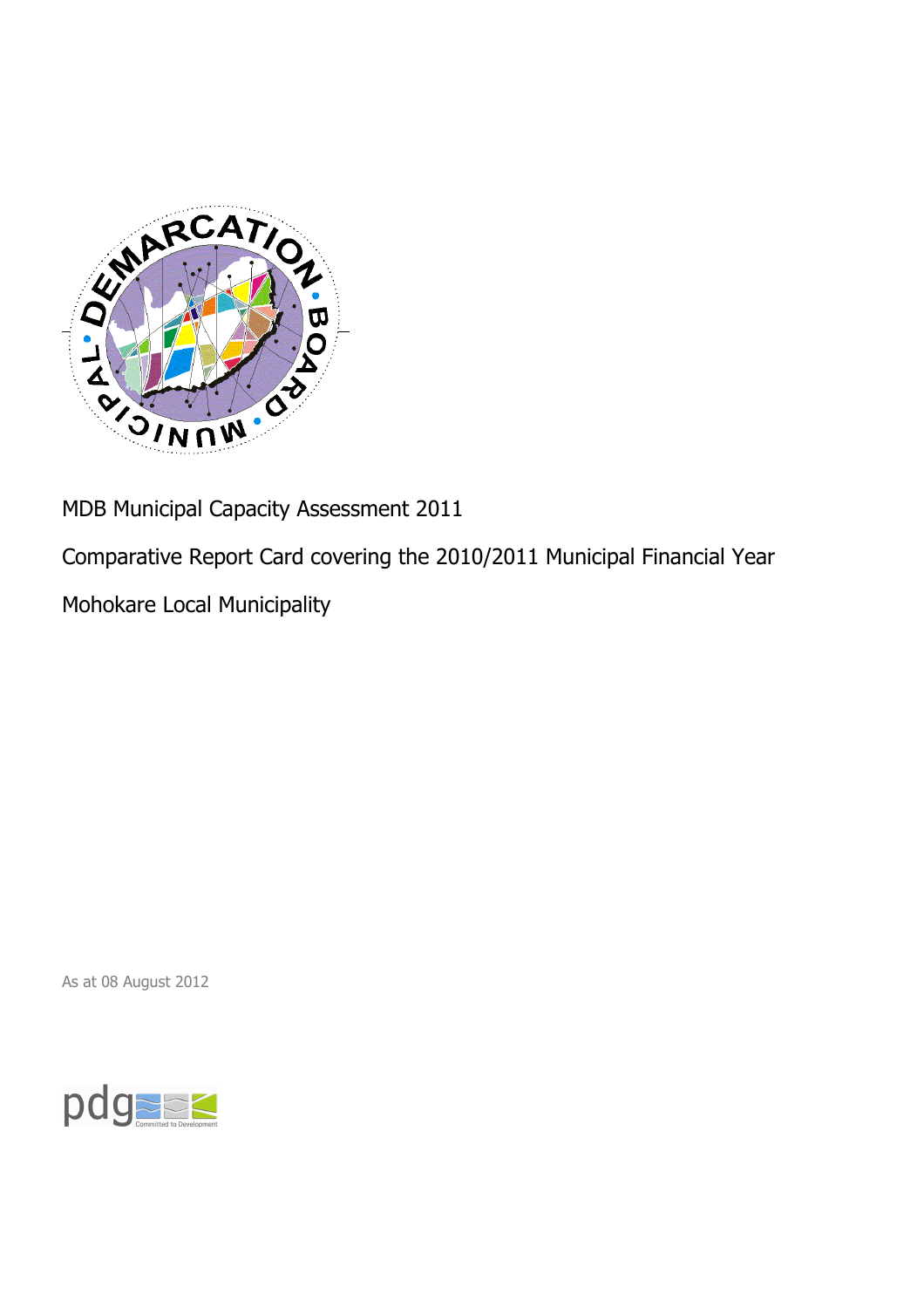## Section 1: General Information

| Name of Municipality:      | Mohokare Local Municipality |
|----------------------------|-----------------------------|
| MDB Code:                  | FS163                       |
| Name of Municipal Manager: | Christian Thabo Panyani     |
| Address:                   | Hoofd Street, Zastron, 9958 |
| Telephone Number:          | $(051)$ 673 9603 / 9602     |
| Email Address:             | ria@mohokare.co.za          |
| Website Address:           | www.mohokare.gov.za         |

## **Introduction**

The MDB's Municipal Capacity Assessments 2011 aims to collect and analyse capacity information from all municipalities in the country. A key output of the assessments is the development and distribution of a Comparative Report Card to each municipality. This document represents Mohokare Local Municipality's Comparative Report Card and provides useful analytical comparisons of capacity between Mohokare Local Municipality and the average across all municipalities in the same municipal category.

For the purposes of Capacity Assessments, municipalities are divided into the following 7 categories which are essentially sub-categories of the A, B and C categories identified in the constitution:

- A: Metros (8 municipalities)
- B1: Secondary cities: the local municipalities with the largest budgets (19 municipalities)
- B2: Local municipalities with a large town as core (27 municipalities)
- B3: Local municipalities with small towns, with relatively small population and significant proportion of urban population but with no large town as core (110 municipalities)
- B4: Local municipalities which are mainly rural with communal tenure and with, at most, one or two small towns in their area (70 municipalities)
- C1: District municipalities which are not water services authorities (23 municipalities)
- C2: District municipalities which are water services authorities (21 municipalities)

It should be noted that the categorisations have been widely used by DCoG and National Treasury for analytical purposes. These categorisations primarily serve to illustrate the structure of local government and assess the impact of policy decisions.

Using this methodology, Mohokare is categorised as a Category B3 municipality. The average for this report card is calculated based on the data received from a total of 110 municipalities in this municipal category this year.

#### Reporting period and data sources

This Report Card covers the 2010/2011 Municipal Financial Year and largely relies on data from the following sources:

| Source                                                               | Year    | Custodian                   | Specific data used in this assessment                                     |
|----------------------------------------------------------------------|---------|-----------------------------|---------------------------------------------------------------------------|
| Completed MDB Municipal Capacity Assessment<br><b>Ouestionnaires</b> | 2010/11 | Municipalities directly     | All                                                                       |
| Local Government Budget and Expenditure<br>Database                  | 2010/11 | <b>National Treasury</b>    | Operating budget and expenditure<br>data (pre-audited as at 30 June 2012) |
| Blue Drop and Green Reports for Water Services<br>Authorities        | 2010/11 | Department of Water Affairs | Blue Drop and Green Scores                                                |
| <b>Community Survey</b>                                              | 2007    | Statistics South Africa     | Household and population figures<br>(contextual data)                     |

Much of the data reflected in this report is drawn from the municipality's own completed Capacity Assessments questionnaire. Should any data reported here appear to be incorrect please inform us by sending an email to [capacity@pdg.co.za](mailto:capacity@pdg.co.za). In your email specify the municipality's details, relevant question numbers in the questionnaire and the corrections to be made.

### Section 2: Contextual Information

|                        | Mohokare     | Average for Category B3 |
|------------------------|--------------|-------------------------|
| Operating Expenditure: | R 99 605 000 | R 137 758 817           |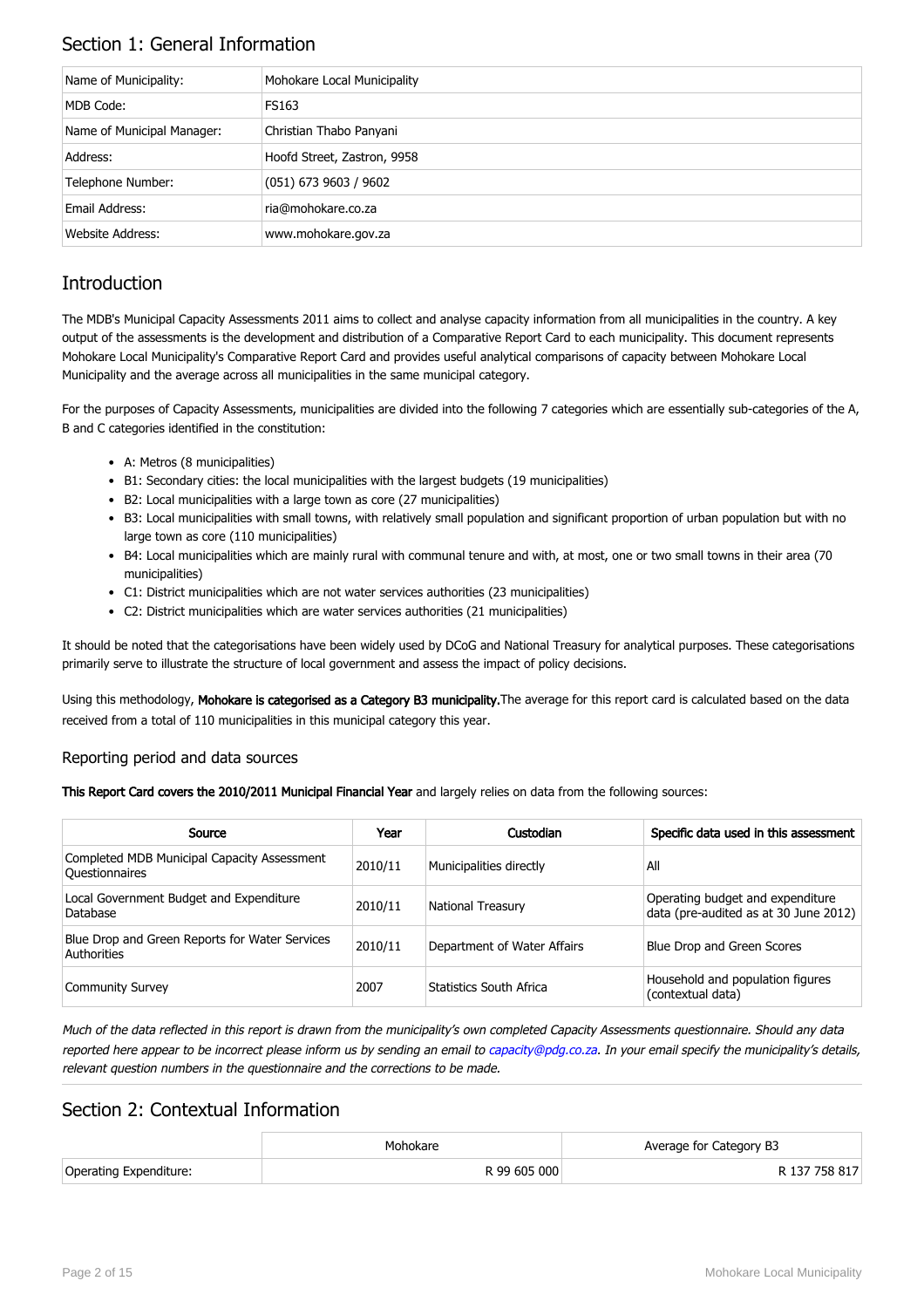## Section 3: Municipal Staffing

## Section 3.1: Staff Employment

|                         | Mohokare      |         | Average for<br>Category B3 | $100 \%$ -<br>$80% -$ | 7%      | 13.% |  |
|-------------------------|---------------|---------|----------------------------|-----------------------|---------|------|--|
|                         | <b>Number</b> | Percent | Percent                    |                       | $35 \%$ | 21%  |  |
| Posts vacant - Unfunded | 25            | 7.0%    | 12.9%                      | $60 \% -$             |         |      |  |
| Posts vacant - Funded   | 123           | 34.6%   | 21.1%                      | $40% -$               |         | 66%  |  |
| Posts filled            | 207           | 58.3%   | 66.0%                      | $20% -$               | 58 %    |      |  |
| <b>TOTAL</b>            | 355           | 100.0%  | 100.0%                     | $0\%$                 |         |      |  |

Average for Category B3 Mohokare

|                                                                  | Mohokare | Average for Category B3 |
|------------------------------------------------------------------|----------|-------------------------|
| Total number of staff employed                                   |          | 269                     |
| Ratio of staff employed relative to total number of posts filled | 89.2%    | 91.5%                   |

|                                                           | Mohokare | Average for Category B3 |
|-----------------------------------------------------------|----------|-------------------------|
| Total number of posts in organogram                       | 355      | 353                     |
| Funded vacancies as percent of all posts in organogram    | 34.6%    | 1 754.4%                |
| Funded vacancies as percent of filled posts in organogram | 59.4%    | 28.0%                   |

#### Section 3.2: Staff Exits

|                                                           | Mohokare | Average for Category B3 |
|-----------------------------------------------------------|----------|-------------------------|
| Total number of staff that left during the Financial Year |          | . 654                   |
| Percent of staff that left during the Financial Year      | 4.3%     | 6.8%                    |

|                               | Mohokare | Average for<br>Category B3 |         |
|-------------------------------|----------|----------------------------|---------|
|                               | Number   | Percent                    | Percent |
| <b>Dismissals</b>             | 2        | 20.0%                      | 10.8%   |
| Resignations                  |          | 10.0%                      | 23.9%   |
| Retirement                    | 7        | 70.0%                      | 23.3%   |
| <b>Fnd of Contract Period</b> | 0        | $0.0\%$                    | 11.6%   |
| Other                         | No data  | No data                    | 30.4%   |
| TOTAL                         | 10       | 100.0%                     | 100.0%  |



#### Section 3.3: Section 57 Staffing

|                                                                                    | Mohokare | Average for Category B3 |
|------------------------------------------------------------------------------------|----------|-------------------------|
| Percent of Section 57 posts filled                                                 | 20.0%    | 74.0%                   |
| Percent of Section 57 posts vacant for more than three months<br>during MFY        | 80.0%    | 27.8%                   |
| Percent of Section 57 Managers that have signed performance<br>agreements in place | 100.0%   | 109.6%                  |
| Percent of Section 57 Managers that have signed employment<br>contracts in place   | 100.0%   | 103.9%                  |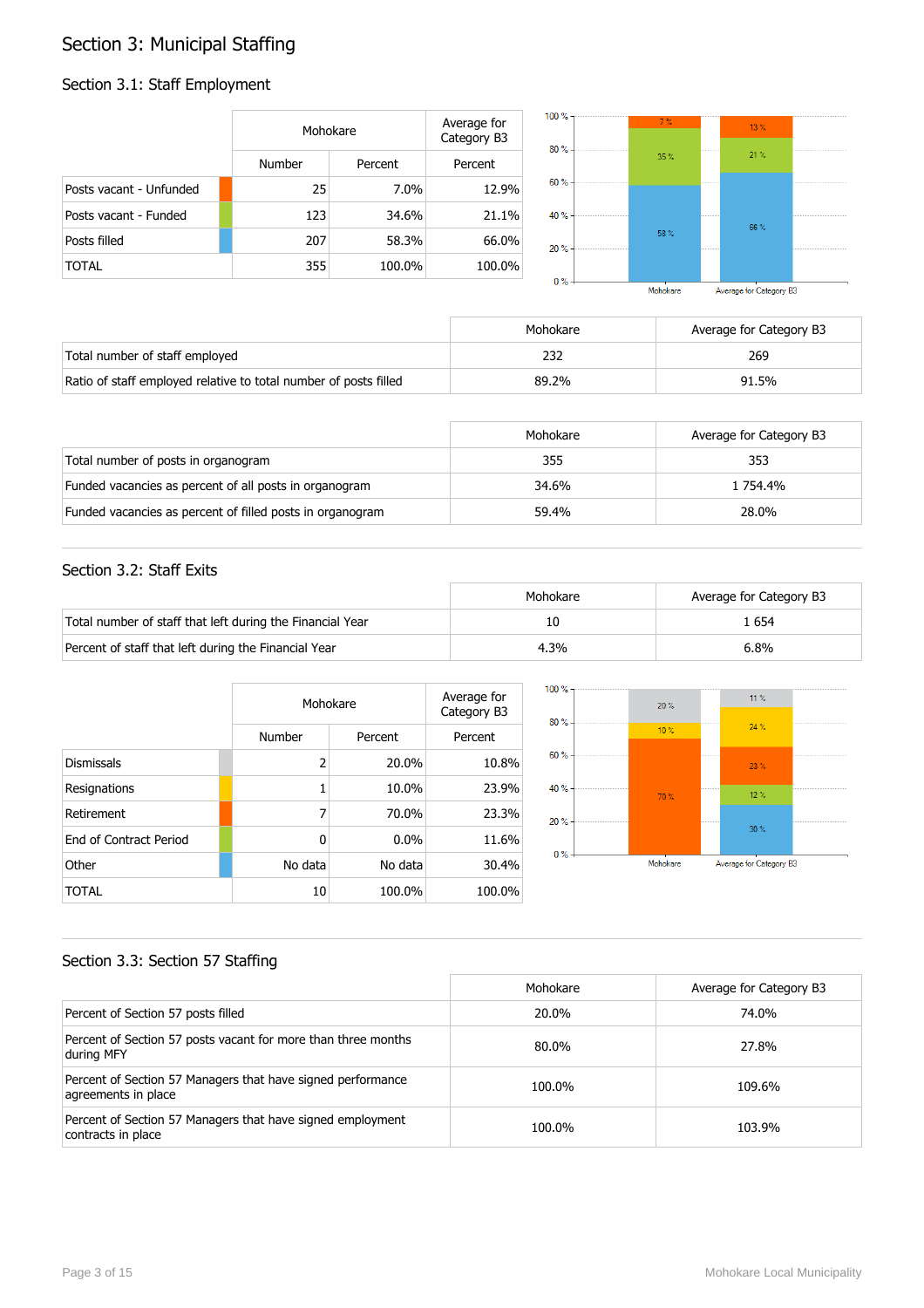#### Section 3.4: Section 57 Exits

|                                                                      | Mohokare | Average for Category B3 |
|----------------------------------------------------------------------|----------|-------------------------|
| Total number of Section 57 staff that left during the Financial Year |          | 101                     |
| Percent of Section 57 Managers that left during the Financial Year   | 180.0%   | 22.3%                   |

#### Section 57 Managers that left due to:

|                        |        | Mohokare |         |  |
|------------------------|--------|----------|---------|--|
|                        | Number | Percent  | Percent |  |
| <b>Dismissals</b>      | 6      | 66.7%    | 17.8%   |  |
| Resignations           | 0      | $0.0\%$  | 37.6%   |  |
| Retirement             |        | 11.1%    | 8.9%    |  |
| End of Contract Period | 0      | $0.0\%$  | 20.8%   |  |
| Other                  | 2      | 22.2%    | 14.9%   |  |
| <b>TOTAL</b>           | 9      | 100.0%   | 100.0%  |  |



#### Section 3.5: Staffing Skills Profile

|                                                                                        | Mohokare | Average for Category B3 |
|----------------------------------------------------------------------------------------|----------|-------------------------|
| Professional staff as percent of total staff *                                         | No data  | 4.2%                    |
| Number of staff: Registered Professional Engineers                                     | 0        | 42                      |
| Number of staff: Technologists                                                         | 0        | 29                      |
| Number of staff: Technicians                                                           | 2        | 282                     |
| Number of staff: Registered Planners                                                   | 2        | 48                      |
| Number of staff: Chartered Accountants                                                 | 0        | 9                       |
| Number of staff: Registered with the Institute of Municipal Finance<br><b>Officers</b> |          | 105                     |
| Number of staff: Professional staff                                                    | No data  | 1 0 0 9                 |
| Number of Registered engineers per 10 000 population                                   | 0.0000   | 0.0683                  |
| Number of Technologists per 10 000 population                                          | 0.0000   | 0.0471                  |
| Number of Technicians per 10 000 population                                            | 0.4778   | 0.4584                  |
| Number of Registered planners per 10 000 population                                    | 0.4778   | 0.0780                  |

\* Defined here as having at least an undergraduate degree from a University or a Technical University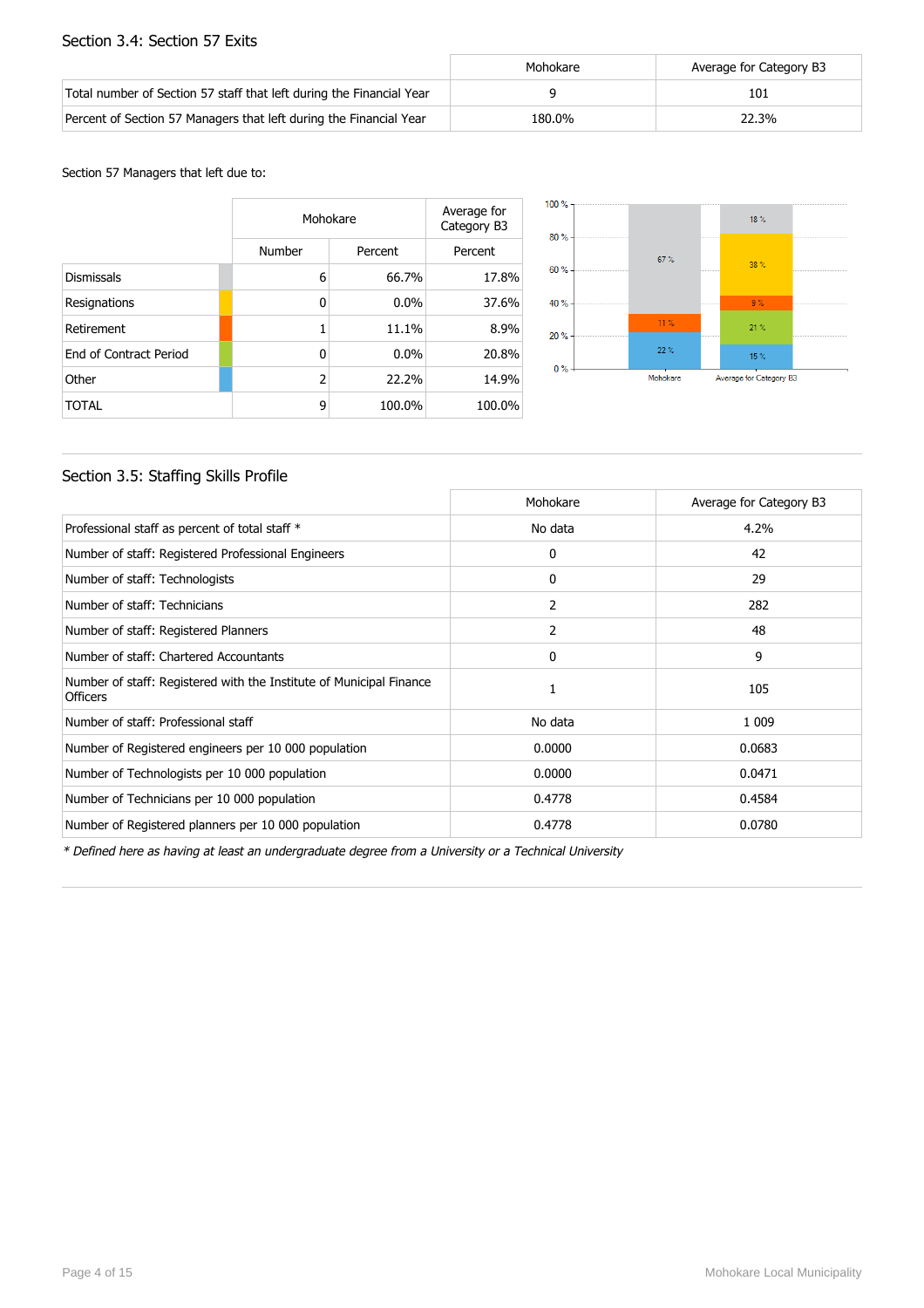# Section 4: Distribution by Function

|                                  | <b>Function Performed</b> | Percent of Staff | Average for<br>Category B3 | Percent of Operating<br>Expenditure | Average for<br>Category B3 |
|----------------------------------|---------------------------|------------------|----------------------------|-------------------------------------|----------------------------|
| Governance and Administration    | Yes                       | 8.4%             | 29.3%                      | 52.2%                               | 36.3%                      |
| <b>Water Services</b>            | Yes                       | 13.1%            | 14.1%                      | 12.3%                               | 13.4%                      |
| Electricity and Gas Reticulation | Yes                       | 5.6%             | 5.3%                       | 19.7%                               | 25.9%                      |
| <b>Municipal Transport</b>       | No                        | N/A              | 0.3%                       | 0.0%                                | 1.1%                       |
| Waste Management                 | Yes                       | 58.9%            | 14.6%                      | 6.1%                                | 4.7%                       |
| Roads and Stormwater Systems     | Yes                       | 8.4%             | 11.2%                      | 2.5%                                | 5.6%                       |
| Community and Social Services    | Yes                       | No data          | 11.5%                      | 3.8%                                | 4.9%                       |
| Planning and Development         | Yes                       | 0.9%             | 1.5%                       | $0.0\%$                             | 0.5%                       |
| <b>Emergency Services</b>        | Yes                       | 0.0%             | 2.5%                       | $0.0\%$                             | 0.8%                       |
| Municipal Health                 | No                        | N/A              | 0.8%                       | 0.0%                                | 0.1%                       |
| Primary Health Care              | No                        | N/A              | 0.5%                       | 0.0%                                | 0.4%                       |
| Environmental Management         | No                        | N/A              | 0.9%                       | $0.0\%$                             | 0.3%                       |
| Economic Development             | No                        | N/A              | 1.8%                       | 0.9%                                | 2.4%                       |
| Housing                          | Yes                       | 2.8%             | 1.2%                       | 0.7%                                | 1.5%                       |
| Traffic and Policing             | Yes                       | 1.9%             | 4.6%                       | 1.7%                                | 2.0%                       |
|                                  |                           | 100 %            | 100 %                      | 100 %                               | 100 %                      |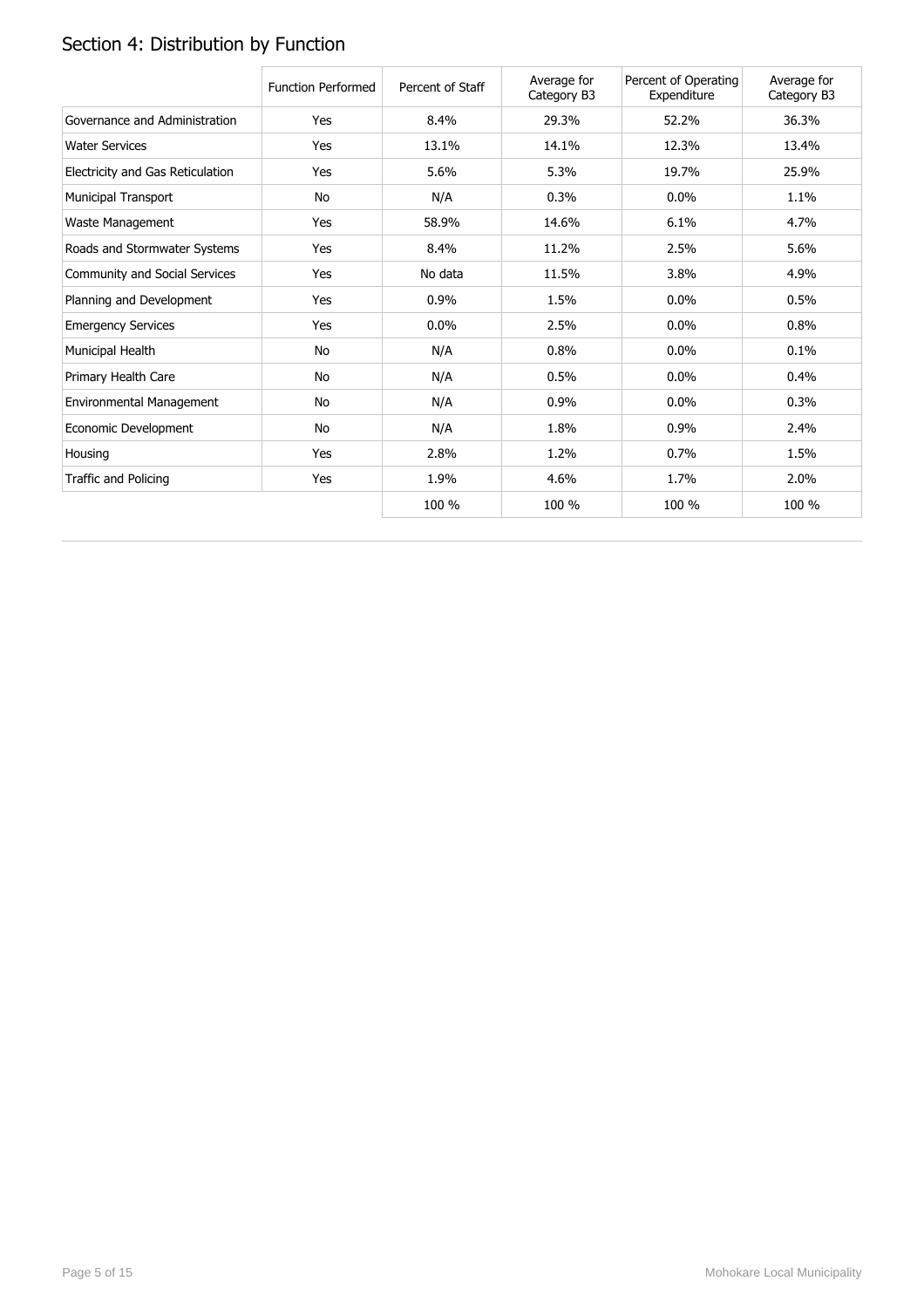## Section 5: Governance and Administration

| Municipality performs this function: |  |
|--------------------------------------|--|
|                                      |  |

#### Resources

|                                             | Mohokare     | Average for Category B3 |
|---------------------------------------------|--------------|-------------------------|
| Staff per 10,000 population                 | 2.1501       | 10.7189                 |
| Operating Expenditure per 10,000 population | R 12 417 401 | R 4 881 152             |

## Staffing Skills Profile

|                                                                                        | Mohokare | Average for Category B3 |
|----------------------------------------------------------------------------------------|----------|-------------------------|
| Percent of staff that are professional (i.e. have at least an<br>undergraduate degree) | 100.0%   | 15.4%                   |
| Percent of posts vacant                                                                | 66.7%    | 21.8%                   |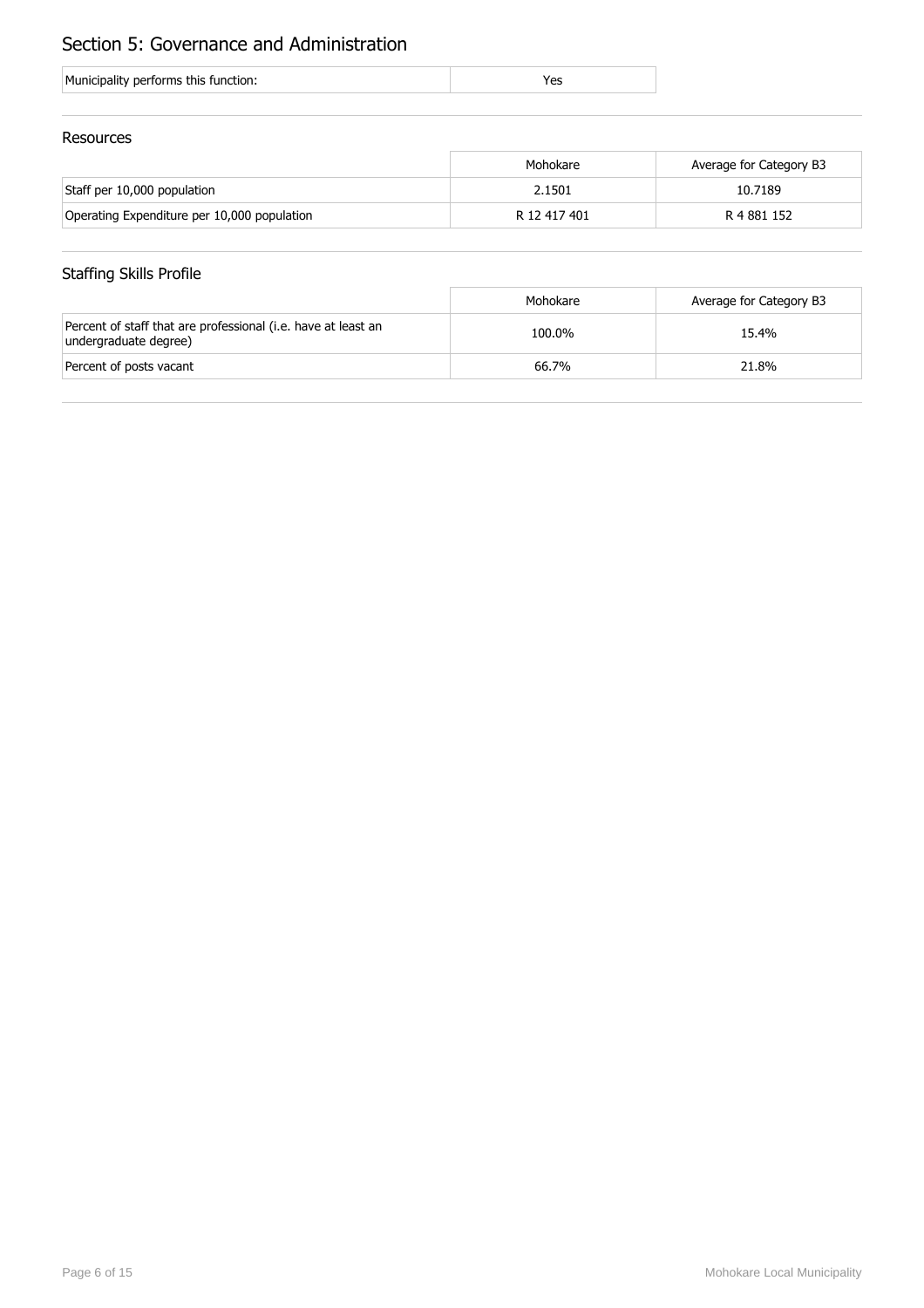## Section 6: Water Services

| Municipality performs this function:      | Yes |
|-------------------------------------------|-----|
| Municipality is water services authority: | Yes |
| Municipality is water services provider:  | Yes |

#### Resources

|                                             | Mohokare    | Average for Category B3 |
|---------------------------------------------|-------------|-------------------------|
| Staff per 10,000 population                 | 3.3446      | 5.1725                  |
| Operating Expenditure per 10,000 population | R 2 931 986 | R 1 800 776             |

## Staffing Skills Profile

|                                                                                        | Mohokare      | Average for Category B3 |
|----------------------------------------------------------------------------------------|---------------|-------------------------|
| Percent of staff that are professional (i.e. have at least an<br>undergraduate degree) | 14.3%         | 4.3%                    |
| Percent of posts vacant                                                                | 51.9%         | 21.9%                   |
| Number of Registered Professional Engineers                                            | $\mathbf{0}$  |                         |
| Number of Technologists                                                                | $\Omega$      |                         |
| Number of Technicians                                                                  | $\mathcal{P}$ |                         |
| Number of Registered Professional Engineers per 10,000 population                      | 0.00          | 0.09                    |
| Number of Technologists per 10,000 population                                          | 0.00          | 0.09                    |
| Number of Technicians per 10,000 population                                            | 0.48          | 0.14                    |

|                                                                                          | Mohokare     | Average for Category B3 |
|------------------------------------------------------------------------------------------|--------------|-------------------------|
| Was the WSDP adopted by Council as at 30 June 2011                                       | No           |                         |
| Percent of population with at least basic access to water                                | 24.4%        | 30.1%                   |
| Percent of population with at least basic access to sanitation                           | 22.1%        | 29.5%                   |
| Percent of population provided with water connection for first time in<br>2010/2011      | $0.0\%$      | $2.2\%$                 |
| Percent of population provided with sanitation connection for first<br>time in 2010/2011 | 2.3%         | 2.4%                    |
| Non-revenue water                                                                        | $-254499.2%$ | $-52.2%$                |
| Real losses                                                                              | No data      | 31.4%                   |
| <b>Blue Drop Score</b>                                                                   | 80.1%        | 49.4%                   |
| Green Drop Score                                                                         | 58.6%        | 32.1%                   |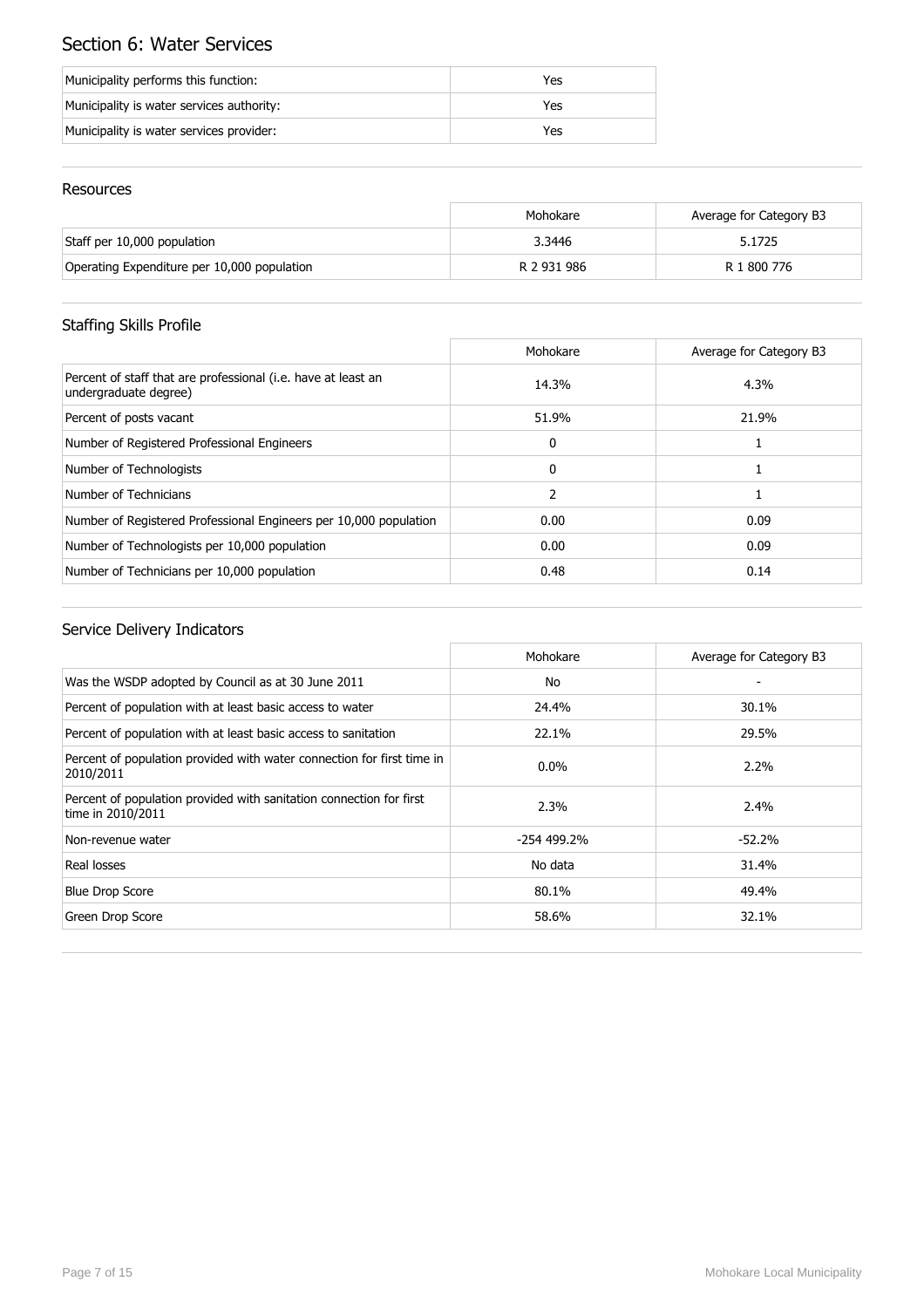# Section 7: Electricity and Gas Reticulation

#### Municipality performs this function:

| Electricity     | Yes |
|-----------------|-----|
| Street lighting | Yes |

#### Resources

|                                             | Mohokare    | Average for Category B3 |
|---------------------------------------------|-------------|-------------------------|
| Staff per 10,000 population                 | 1.4334      | 1.9458                  |
| Operating Expenditure per 10,000 population | R 4 697 437 | R 3 484 933             |

## Staffing Skills Profile

|                                                                                        | Mohokare     | Average for Category B3 |
|----------------------------------------------------------------------------------------|--------------|-------------------------|
| Percent of staff that are professional (i.e. have at least an<br>undergraduate degree) | 50.0%        | 5.7%                    |
| Percent of posts vacant                                                                | $0.0\%$      | 20.6%                   |
| Number of Registered Professional Engineers                                            | 0            | 0                       |
| Number of Technologists                                                                | 0            | 0                       |
| Number of Technicians                                                                  | $\mathbf{0}$ |                         |
| Number of Registered Professional Engineers per 10,000 population                      | 0.00         | 0.03                    |
| Number of Technologists per 10,000 population                                          | 0.00         | 0.03                    |
| Number of Technicians per 10,000 population                                            | 0.00         | 0.23                    |

|                                                                             | Mohokare | Average for Category B3 |
|-----------------------------------------------------------------------------|----------|-------------------------|
| Percent of population that has access to electricity                        | 23.7%    | 48.7%                   |
| Total number of new electricity connection points delivered in<br>2010/2011 | 100      | 681                     |
| Metering efficiency for electricity                                         | 100.0%   | 79.0%                   |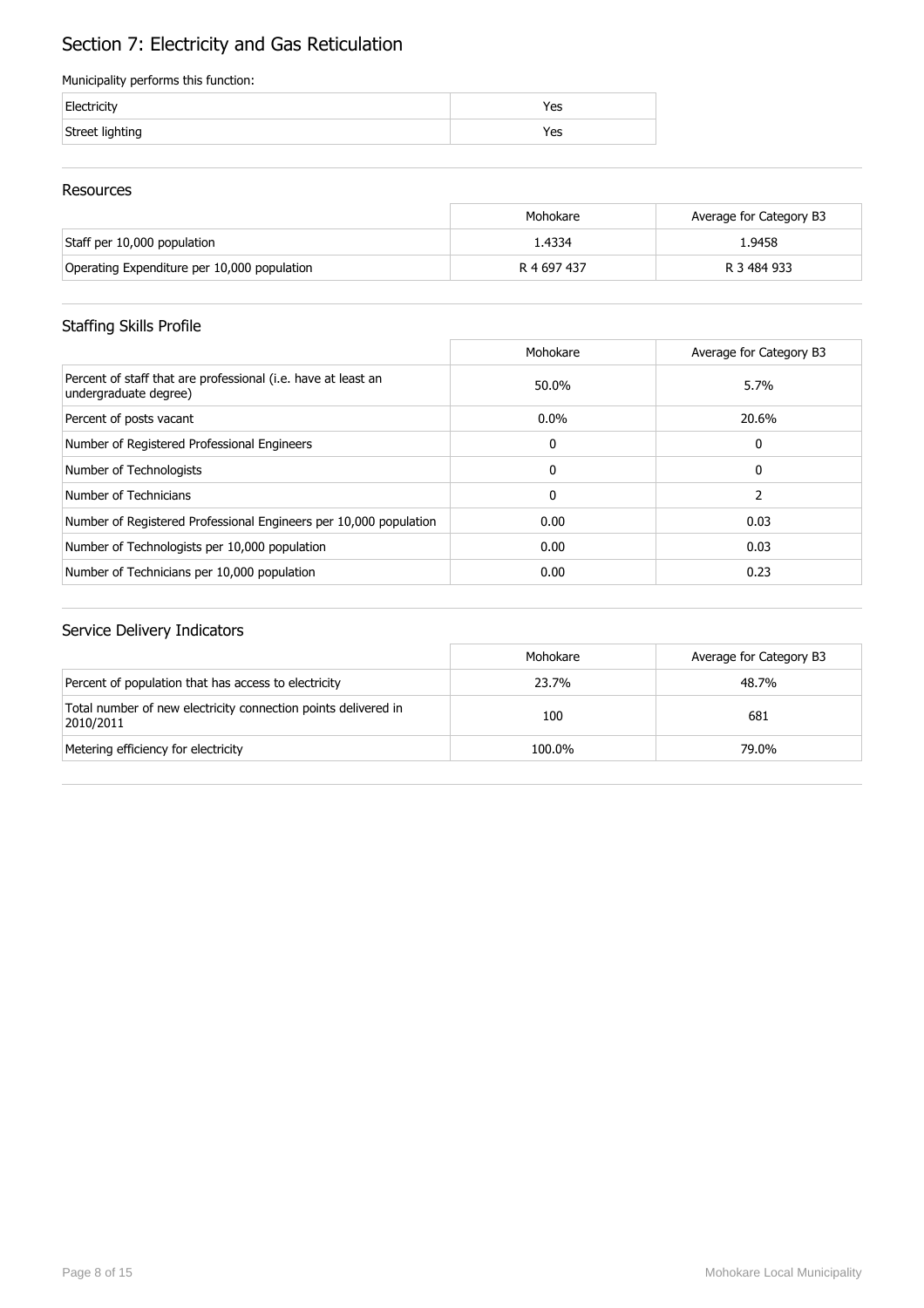## Section 9: Waste Management

#### Municipality performs this function:

| Refuse removal                    | Yes |
|-----------------------------------|-----|
| Refuse dumps/solid waste disposal | Yes |
| Cleansing                         | Yes |

#### Resources

|                                                        | Mohokare    | Average for Category B3 |
|--------------------------------------------------------|-------------|-------------------------|
| Staff per 10,000 population                            | 15.0505     | 5.3465                  |
| Operating Expenditure per 10,000 population            | R 1 462 529 | R 629 574               |
| By-laws in place                                       | <b>No</b>   |                         |
| By-laws enforced $-$ urban (yes/no)                    | No data     | -                       |
| By-laws enforced $-$ rural (yes/no)                    | No data     |                         |
| Self-assessment of how well by-laws are being enforced | No data     |                         |

#### Staffing Skills Profile

|                                                                                        | Mohokare     | Average for Category B3 |
|----------------------------------------------------------------------------------------|--------------|-------------------------|
| Percent of staff that are professional (i.e. have at least an<br>undergraduate degree) | $0.0\%$      | 1.8%                    |
| Percent of posts vacant                                                                | $0.0\%$      | 18.7%                   |
| Number of Registered Professional Engineers                                            | 0            | 0                       |
| Number of Technologists                                                                | $\Omega$     | 0                       |
| Number of Technicians                                                                  | $\mathbf{0}$ | 0                       |
| Number of Registered Professional Engineers per 10,000 population                      | 0.00         | 0.04                    |
| Number of Technologists per 10,000 population                                          | 0.00         | 0.01                    |
| Number of Technicians per 10,000 population                                            | 0.00         | 0.04                    |

|                                                                                                        | Mohokare | Average for Category B3 |
|--------------------------------------------------------------------------------------------------------|----------|-------------------------|
| Does the municipality have an approved Integrated Waste<br>Management Plan (IWMP)                      | No       |                         |
| Percent of of population eligible for weekly kerbside collection that<br>receive this level of service | 33.0%    | 91.5%                   |
| Percent of municipal-owned landfill sites that are registered<br>according to ECA and Waste Act        | 50.0%    | 34.9%                   |
| Percent of waste recycled                                                                              | 67.0%    | 14.9%                   |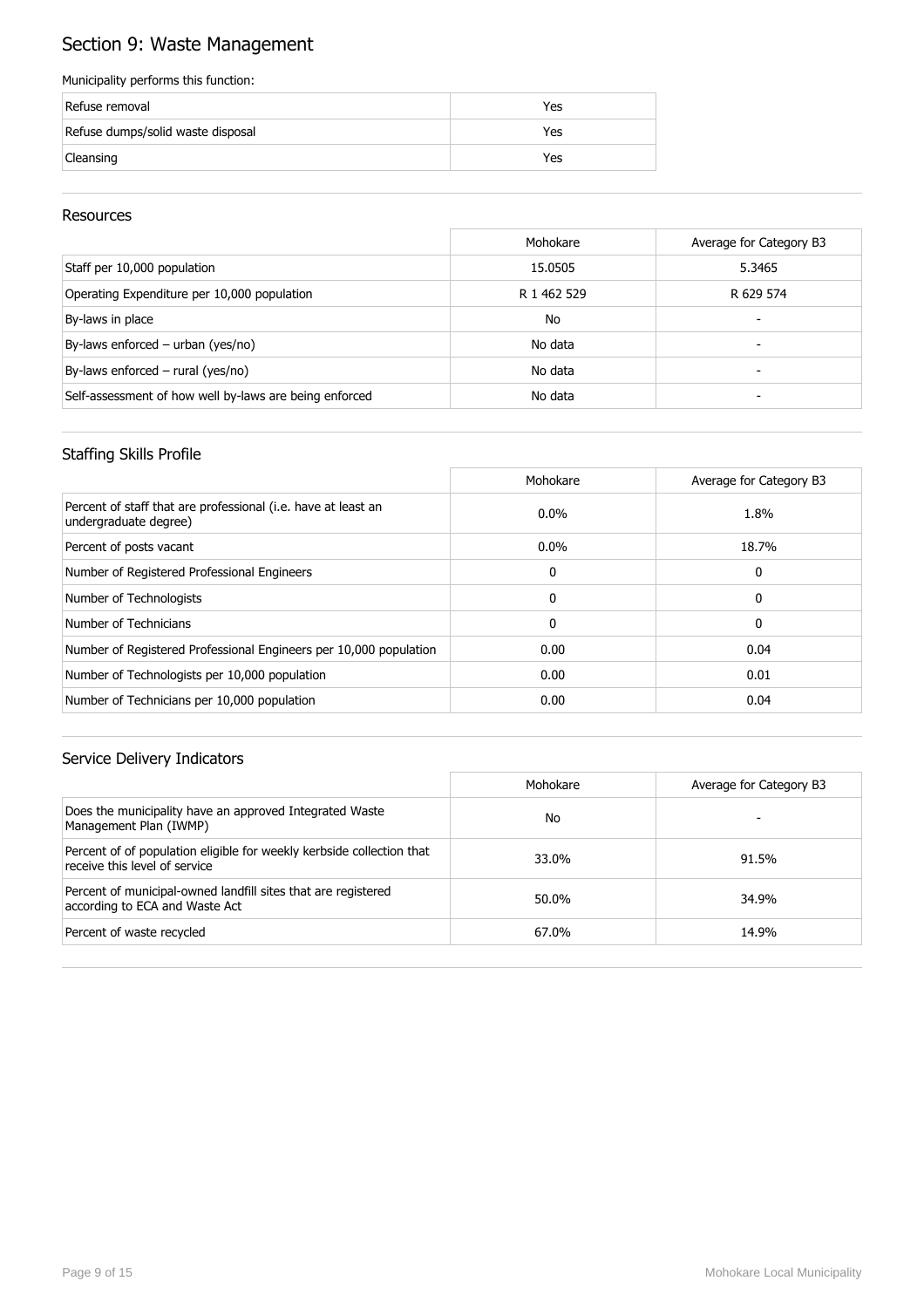## Section 10: Roads and Stormwater Systems

#### Municipality performs this function:

| Municipal roads                        | Yes |
|----------------------------------------|-----|
| Stormwater systems in built-up areas   | Yes |
| Performs the 'District' roads function | No  |

#### Resources

|                                             | Mohokare  | Average for Category B3 |
|---------------------------------------------|-----------|-------------------------|
| Staff per 10,000 population                 | 2.1501    | 4.0944                  |
| Operating Expenditure per 10,000 population | R 589 360 | R 745 870               |

## Staffing Skills Profile

|                                                                                        | Mohokare     | Average for Category B3 |
|----------------------------------------------------------------------------------------|--------------|-------------------------|
| Percent of staff that are professional (i.e. have at least an<br>undergraduate degree) | 5.6%         | 2.4%                    |
| Percent of posts vacant                                                                | 62.5%        | 21.7%                   |
| Number of Registered Professional Engineers                                            | $\mathbf{0}$ | 0                       |
| Number of Technologists                                                                | $\mathbf{0}$ | 0                       |
| Number of Technicians                                                                  |              |                         |
| Number of Registered Planners                                                          | $\mathbf{0}$ | 0                       |
| Number of Registered Professional Engineers per 10,000 population                      | 0.00         | 0.03                    |
| Number of Technologists per 10,000 population                                          | 0.00         | 0.03                    |
| Number of Technicians per 10,000 population                                            | 0.12         | 0.07                    |
| Number of Registered Planners per 10,000 population                                    | 0.00         | 0.00                    |

|                                                   | Mohokare | Average for Category B3 |
|---------------------------------------------------|----------|-------------------------|
| Roads conditions for paved roads monitored        | Yes      |                         |
| Percent of paved roads that are very good or good | No data  | 28.1%                   |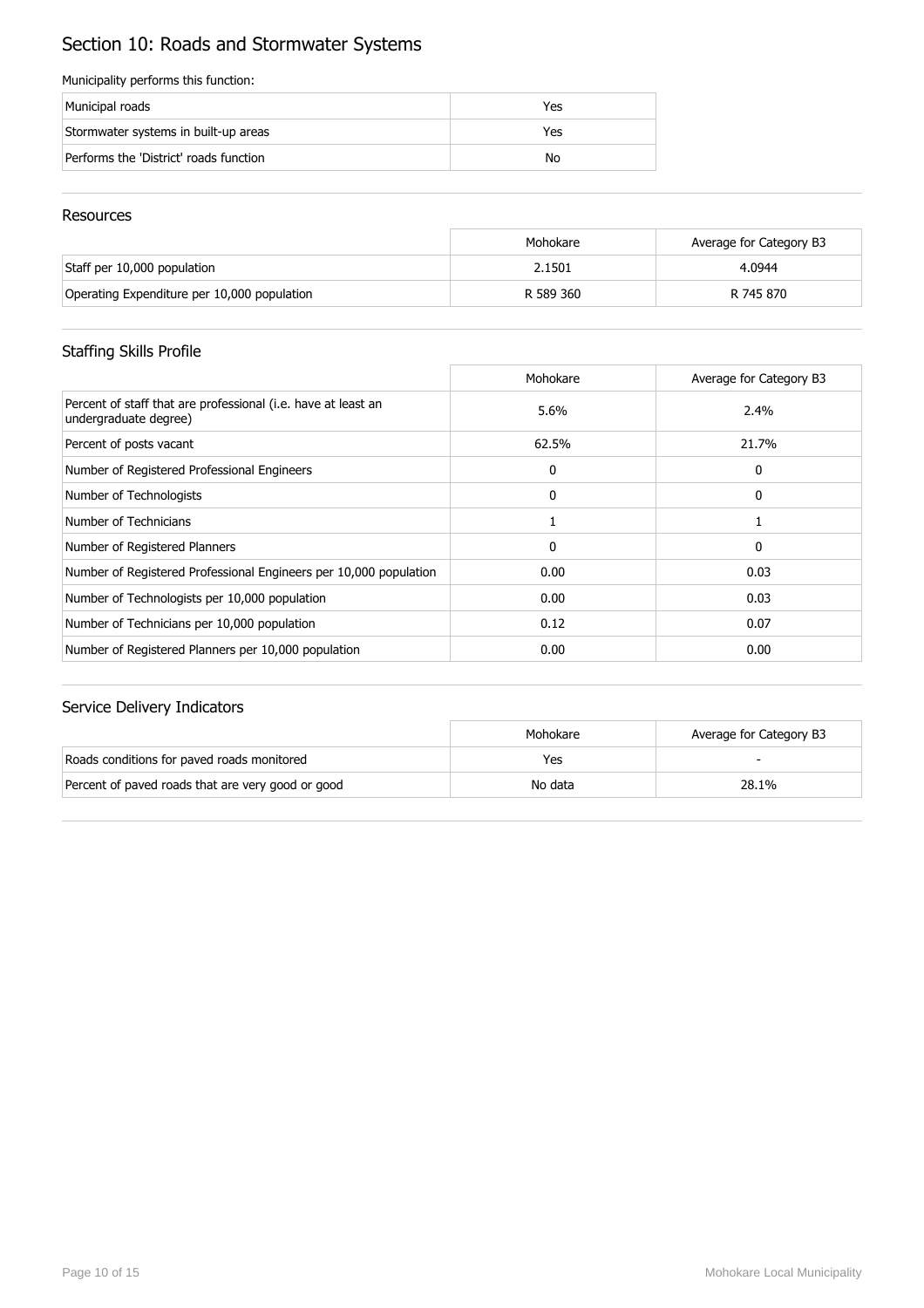## Section 11: Community and Social Services

| Municipality performs this function:        | Regulation & facilitation | Service provision |
|---------------------------------------------|---------------------------|-------------------|
| Beaches and amusement facilities            | No                        | No                |
| Local amenities                             | Yes                       | No                |
| Local sports facilities                     | Yes                       | No                |
| Municipal parks and recreation              | No                        | Yes               |
| Public places                               | No                        | Yes               |
| Child care facilities                       | No                        | No                |
| Cemeteries, funeral parlours and crematoria | No                        | Yes               |
| Libraries                                   | Yes                       | No                |
| <b>Museums</b>                              | No                        | Yes               |

#### Resources

|                                             | Mohokare  | Average for Category B3 |
|---------------------------------------------|-----------|-------------------------|
| Staff per 10,000 population                 | No data   | 4.2037                  |
| Operating Expenditure per 10,000 population | R 905 898 | R 657 658               |

## Staffing Skills Profile

|                                                                                        | Mohokare | Average for Category B3 |
|----------------------------------------------------------------------------------------|----------|-------------------------|
| Percent of staff that are professional (i.e. have at least an<br>undergraduate degree) | Error    | 6.2%                    |
| Percent of posts vacant                                                                | $0.0\%$  | 20.4%                   |

|                                                   | Mohokare   | Average for Category B3 |
|---------------------------------------------------|------------|-------------------------|
| Number of sports facilities per 10,000 population | 1.67       | 1.43                    |
| Total area of all public space                    | 19 000 km2 | 11 154 km2              |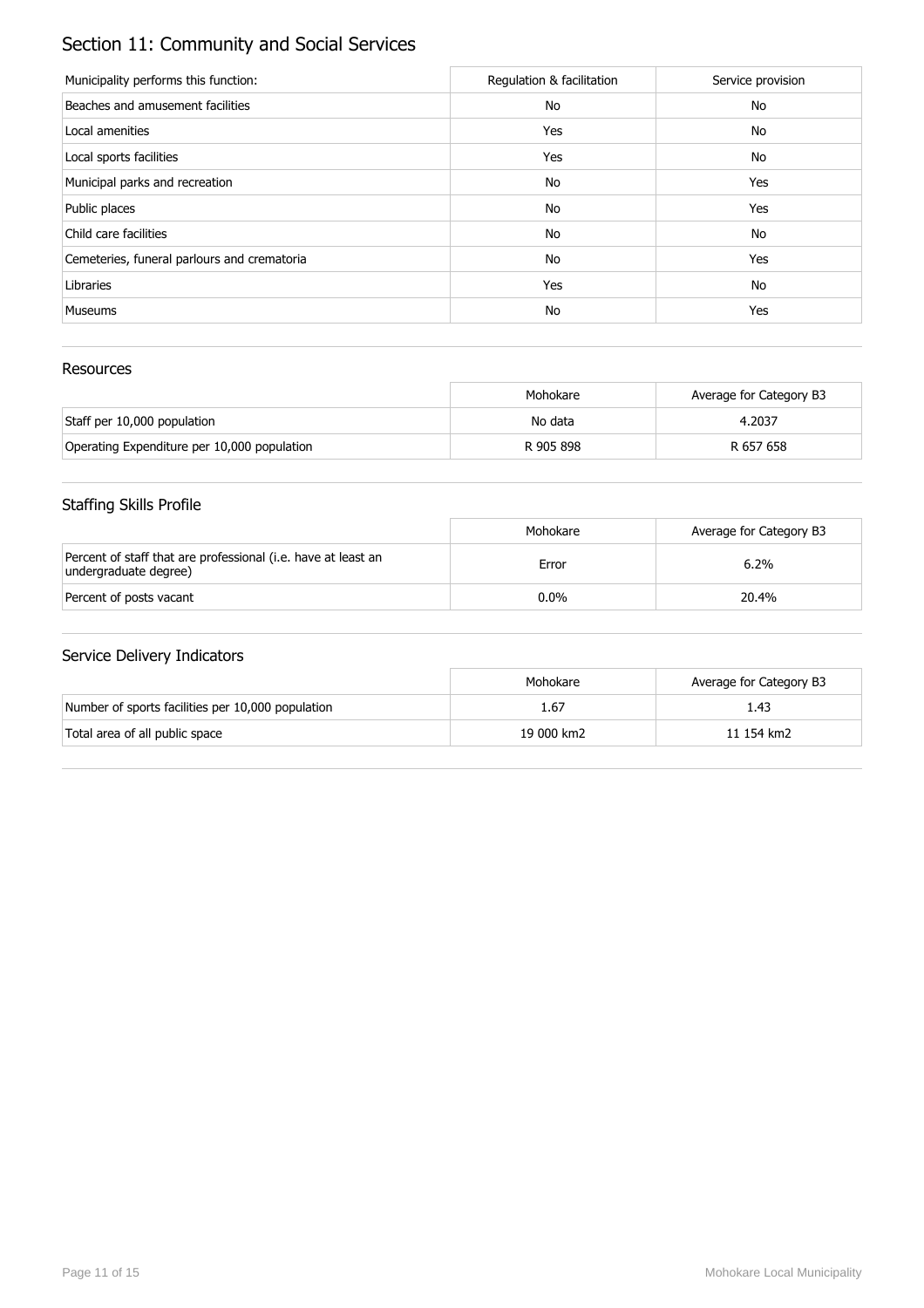## Section 12: Planning and Development

#### Municipality performs this function:

| Municipal planning                            | Yes |
|-----------------------------------------------|-----|
| Building regulations                          | Yes |
| Land-use management                           | Yes |
| Property development (non-municipal property) | No  |

#### **Resources**

|                                             | Mohokare | Average for Category B3 |
|---------------------------------------------|----------|-------------------------|
| Staff per 10,000 population                 | 0.2389   | 0.5486                  |
| Operating Expenditure per 10,000 population | R 0      | R 72 739                |

## Staffing Skills Profile

|                                                                                        | Mohokare | Average for Category B3 |
|----------------------------------------------------------------------------------------|----------|-------------------------|
| Percent of staff that are professional (i.e. have at least an<br>undergraduate degree) | $0.0\%$  | 39.0%                   |
| Percent of posts vacant                                                                | Error    | 29.0%                   |
| Number of Registered Planners                                                          |          | 0                       |
| Number of Building Inspectors                                                          | 0        |                         |
| Number of Registered Planners per 10,000 population                                    | 0.24     | 0.05                    |
| Number of Building Inspectors per 10,000 population                                    | 0.00     | 0.14                    |

|                                                              | Mohokare | Average for Category B3  |
|--------------------------------------------------------------|----------|--------------------------|
| Percent of building plans submitted that were approved in FY | 71.4%    | 92.6%                    |
| Average time taken to approve building plans (days)          |          | 23                       |
| Approved IDP in place                                        | Yes      | $\overline{\phantom{0}}$ |
| Approved SDF in place                                        | Yes      | -                        |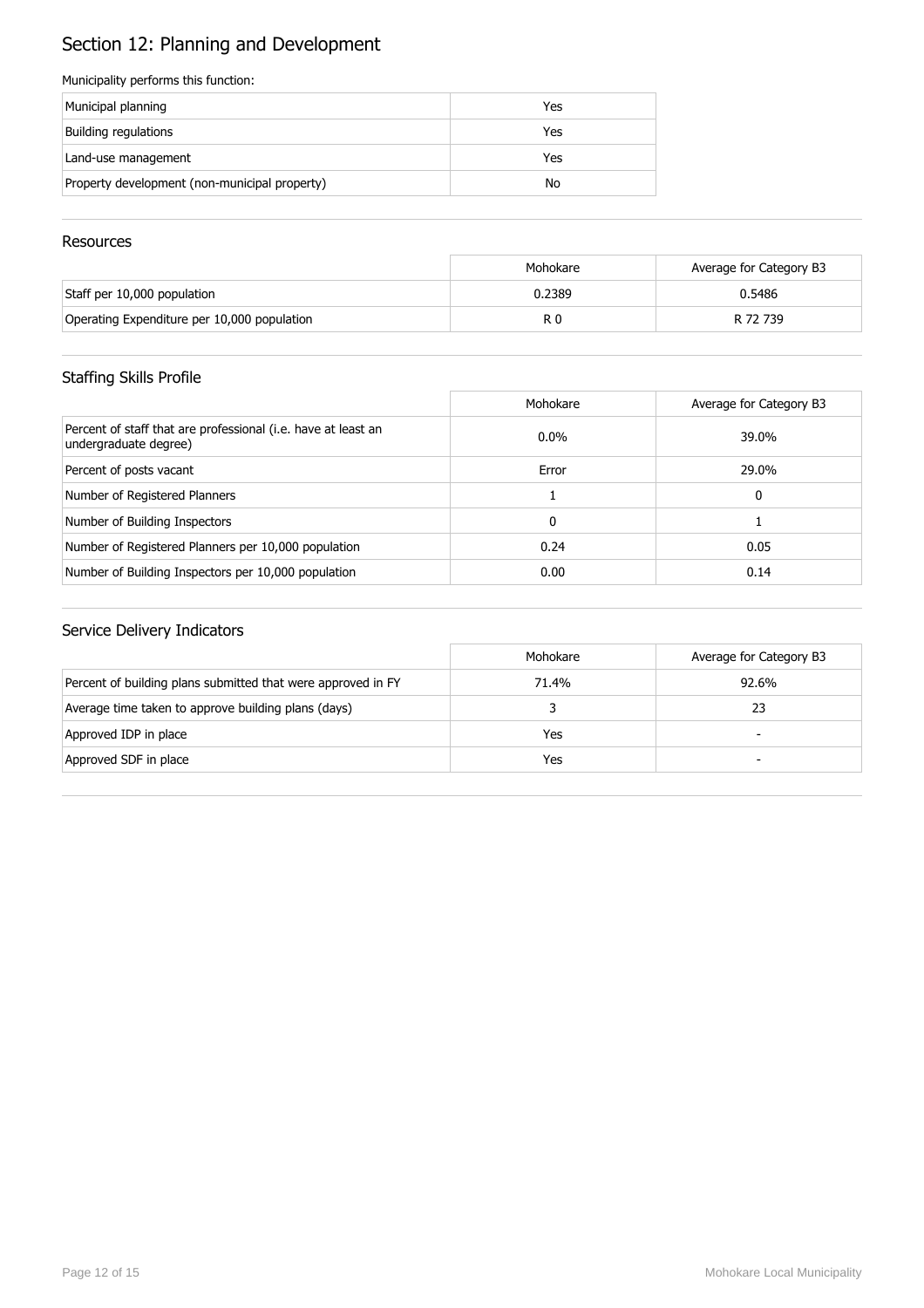## Section 13: Emergency Services

#### Municipality performs this function:

| Fire fighting       | Yes |
|---------------------|-----|
| Rescue services     | No  |
| Disaster management | No  |
| Ambulance services  | No  |

#### **Resources**

|                                             | Mohokare | Average for Category B3 |
|---------------------------------------------|----------|-------------------------|
| Staff per 10,000 population                 | 0.0000   | 0.9027                  |
| Operating Expenditure per 10,000 population | R 2867   | R 108 194               |

## Staffing Skills Profile

|                                                                                        | Mohokare       | Average for Category B3 |
|----------------------------------------------------------------------------------------|----------------|-------------------------|
| Percent of staff that are professional (i.e. have at least an<br>undergraduate degree) | Error          | 8.3%                    |
| Percent of posts vacant                                                                | Error          | 35.1%                   |
| Number of firefighters                                                                 | 0              | 6                       |
| Number of fire trucks and specialised emergency vehicles                               | 0              |                         |
| Number of fire stations                                                                | $\mathbf{0}$   |                         |
| Number of ambulances                                                                   | Not applicable |                         |
| Number of firefighters per 10,000 population                                           | 0.00           | 0.47                    |
| Number of fire trucks and specialised emergency vehicles per 10,000<br>population      | 0.00           | 0.21                    |
| Number of fire stations per 10,000 population                                          | 0.00           | 0.08                    |
| Number of ambulances per 10,000 population                                             | Not applicable |                         |

|                                                             | Mohokare       | Average for Category B3 |
|-------------------------------------------------------------|----------------|-------------------------|
| Percent of fire service calls responded to within 7 minutes | No data        | 50.7%                   |
| Approved Disaster Management Plan                           | Not applicable |                         |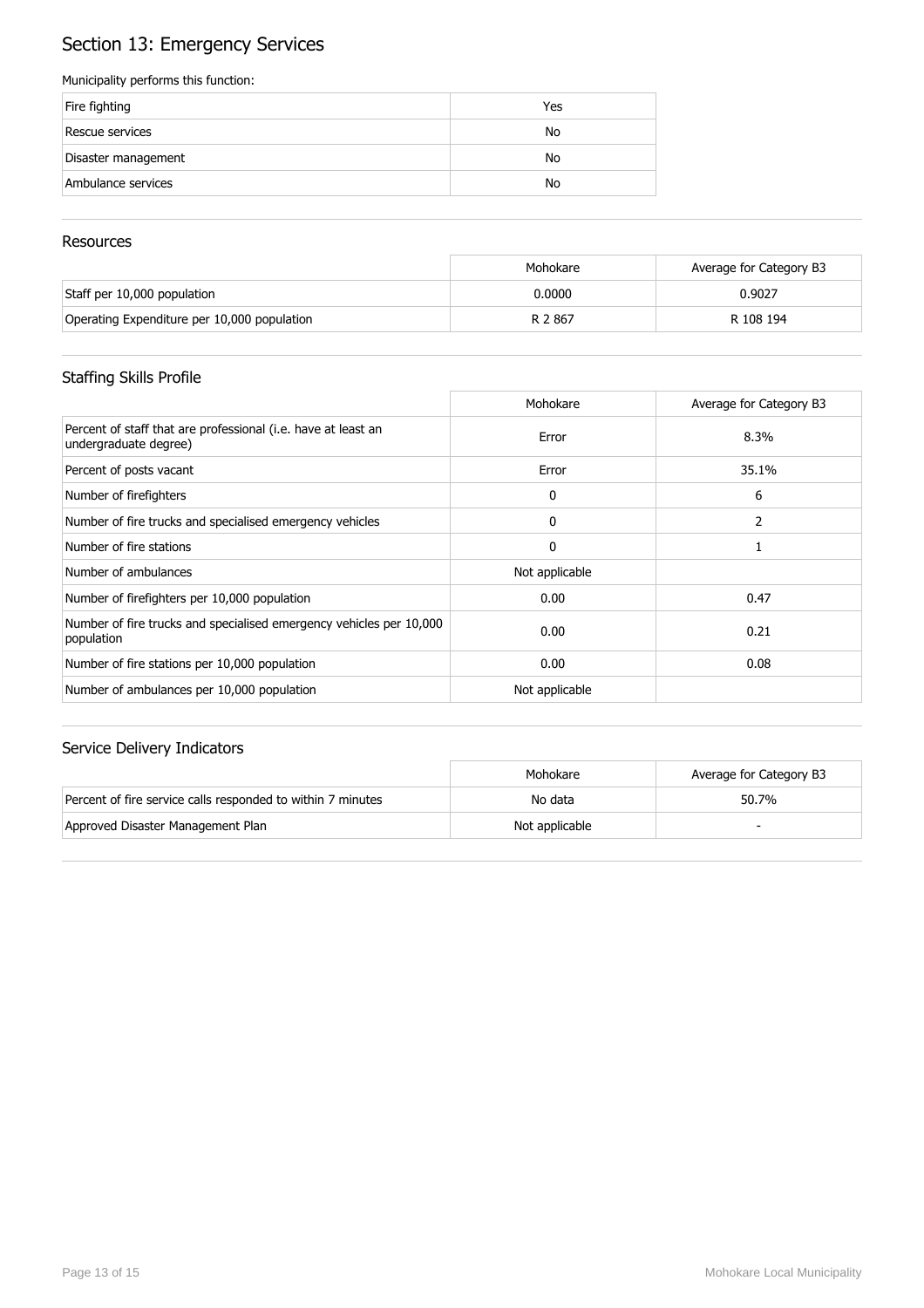## Section 18: Housing

#### Municipality performs this function:

| Housing facilitation (managing developers, housing lists etc) | Yes |
|---------------------------------------------------------------|-----|
| Acting as developer of housing projects                       | No  |
| Landlord (owning and managing housing stock)                  | Yes |

#### Resources

|                                             | Mohokare  | Average for Category B3 |
|---------------------------------------------|-----------|-------------------------|
| Staff per 10,000 population                 | 0.7167    | 0.4235                  |
| Operating Expenditure per 10,000 population | R 165 556 | R 208 141               |

## Staffing Skills Profile

|                                                                                        | Mohokare | Average for Category B3 |
|----------------------------------------------------------------------------------------|----------|-------------------------|
| Percent of staff that are professional (i.e. have at least an<br>undergraduate degree) | 33.3%    | 23.0%                   |
| Percent of posts vacant                                                                | 50.0%    | 34.2%                   |

|                                                                                                                 | Mohokare | Average for Category B3 |
|-----------------------------------------------------------------------------------------------------------------|----------|-------------------------|
| Approved housing plan in place                                                                                  | No       |                         |
| Estimated servicing backlog (percent of people who do not have<br>access to a formal serviced site              | $5.0\%$  | 33.5%                   |
| Estimated housing top-structure backlog (percent of people who do<br>not have access to a formal top structure) | 10.0%    | 30.0%                   |
| Number of serviced sites handed over to low income beneficiaries in<br>FY                                       | No data  | 626                     |
| Number of top structure handed over to low income beneficiaries in<br>FY                                        | No data  | 567                     |